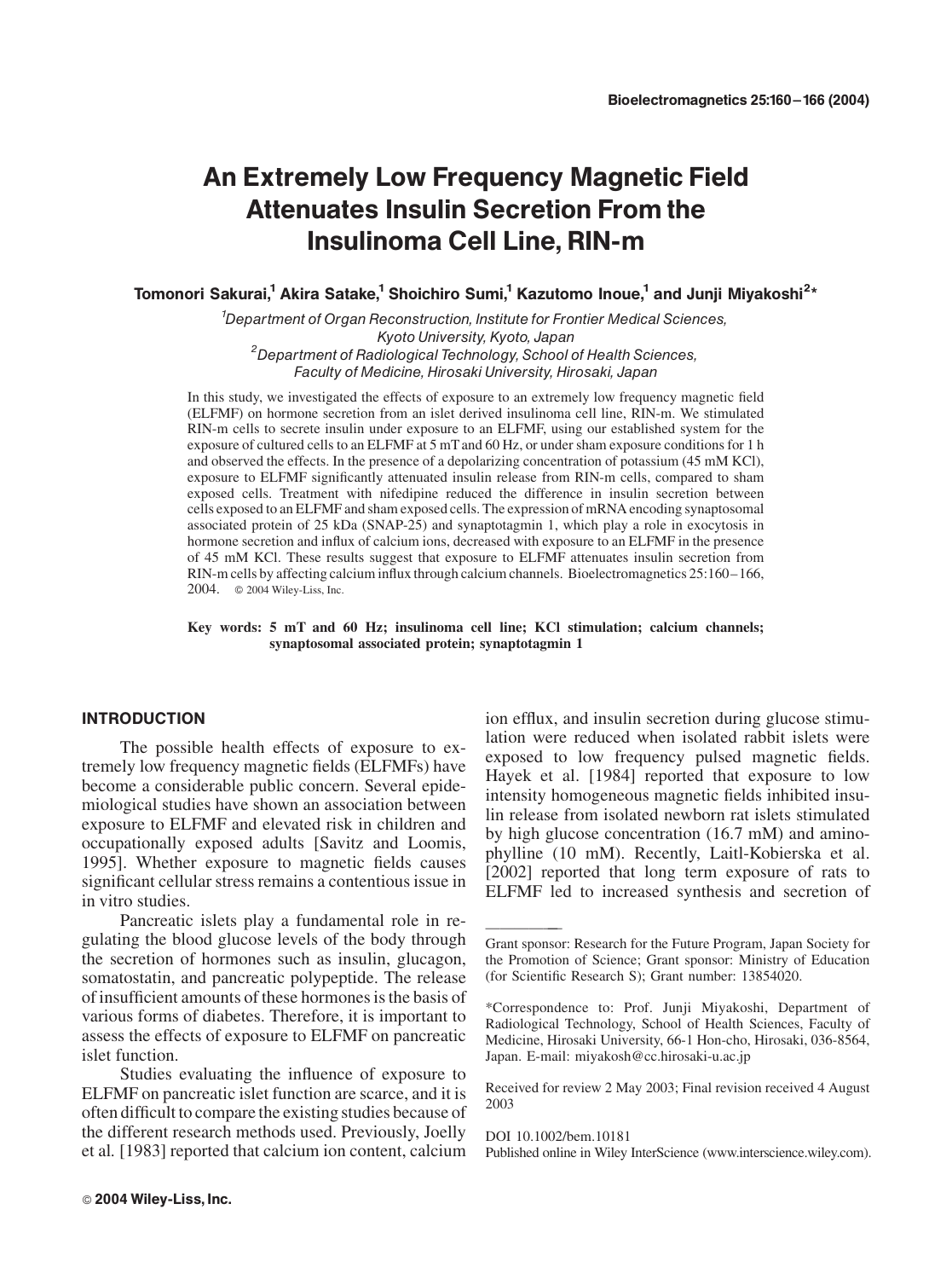insulin. Consequently, an association between magnetic field exposure and pancreatic islet function has not been demonstrated unequivocally.

One important approach to overcome the problems of using islets is the use of insulinoma cell lines. RIN-m cells are derived from X-ray radiation induced rat insulinoma [Chick et al., 1977; Gazdar et al., 1980] and have been used to investigate the mechanism of insulin secretion [Yada et al., 1989].

In this study, we have investigated the effects of exposure to ELFMF on insulin release by the insulinoma cell line, RIN-m, using our previously manufactured equipment to expose cultured cells to an ELFMF at 5 mT and 60 Hz.

### MATERIALS AND METHODS

#### ELFMF Exposure Unit

ELFMF exposure, a sinusoidal magnetic field at a frequency of 60 Hz, 5 mT, was performed using a previously described magnetic field exposure apparatus [Miyakoshi et al., 1996; Ding et al., 2000]. The distribution of the magnetic density was measured using a Gauss meter (Model 3251, Yokogawa Electrical Co., Ltd., Tokyo). Briefly, the ELFMF exposure system consists of a magnetic field generator that uses Helmholtz coils built into a  $CO<sub>2</sub>$  incubator, a transformer and a thermocontroller. The direction of the field is vertical. The atmosphere in the incubator is maintained with humidified 95% air plus  $5\%$  CO<sub>2</sub>. The temperature in the exposure space, which is monitored by thermocouple sensor probes, is maintained at  $37 \pm 0.2$  °C. The measured 60 Hz ELFMF exposure during the sham exposure was  $<$  0.5  $\mu$ T. Static magnetic fields other than geomagnetism were undetectable  $(<0.1 \mu T)$ .

#### Cell Culture

RIN-m cells (obtained from the Dainippon Pharmaceutical Co., Osaka, Japan) were cultured in RPMI-1640 medium supplemented with 10% fetal bovine serum at 37 °C in humidified 95% air plus 5%  $CO<sub>2</sub>$ . For each experiment, a new vial of frozen cells was thawed, seeded at a density of  $1 \times 10^5$  cells/cm<sup>2</sup> on 12- or 6-well cell culture plates and cultured. Cells were used from passage numbers 16–23.

### Insulin Secretion Tests

Cells were plated on 12-well culture plates at a density of  $3.5 \times 10^5$  cells/well. Insulin secretion tests were performed 4 days after plating, when the cells were 80–90% confluent. The culture medium was changed to fresh medium 16 h before the insulin secretion tests, and the tests were performed as shown in Figure 1.

On the day of the experiment, the medium was removed, and the cells were washed twice with 2- [4-(2-hydroxyethyl)-1-piperazinyl]ethanesulfonic acid (HEPES)-buffered Krebs–Ringer solution (119 mM NaCl, 4.74 mM KCl, 2.54 mM CaCl<sub>2</sub>, 1.19 mM  $MgSO<sub>4</sub>$ , 1.19 mM  $KH<sub>2</sub>PO<sub>4</sub>$ , 25 mM NaHCO<sub>3</sub>, and 10 mM HEPES at pH 7.4) containing 0.2% bovine serum albumin (BSA), and 3.3 mM D-glucose. The cells were then preincubated in the same buffer at 37  $\degree$ C for 30 min. The buffer was then removed, and 0.8 ml of basal incubation buffer (HEPES-buffered Krebs– Ringer solution containing 0.2% BSA and 3.3 mM D-glucose) was added and the cells were incubated at  $37^{\circ}$ C for 1 h. After the basal incubation period, wells were divided into two groups; one is stimulated under exposure to an ELFMF (Fig. 1, Group A), and the other is stimulated under sham exposure condition (Fig. 1, Group B).

The stimulation was performed as follows: the cells were incubated at  $37 \degree C$  for 1 h in 0.8 ml of stimulation buffer, which consisted of HEPES buffered Krebs–Ringer solution containing 0.2% BSA, D-glucose, and various reagents, as indicated in the figure legends. At the end of the basal incubation period and stimulation period, an aliquot of the incubation buffer in each well was collected and stored at  $-20$  °C until the insulin measurement was performed. The insulin concentration of the samples was measured by enzyme linked immunosorbent assay (ELISA) using a rat insulin ELISA kit (Sibayagi Co., Gunma, Japan). Insulin secretion from RIN-m cells stimulated various regents were analyzed using the ratio of insulin secretion during the stimulation period/insulin secretion during basal incubation period.

#### RNA Extraction

After insulin secretion tests were performed using 6-well culture plates, the cells were scraped and the total RNA was prepared using an ISOGEN isolation kit (Nippon Gene Co., Toyama, Japan). Briefly, the cells were homogenized in 1 ml of ISOGEN reagent, and 0.1 ml of chloroform was added to this mixture. The mixture was centrifuged at 15,000g for 15 min at 4  $\degree$ C, and the resulting aqueous phase was transferred to 0.5 ml of isopropyl alcohol. The resulting precipitate was collected by centrifugation at 15,000g for 10 min at  $4^{\circ}$ C, and the RNA pellet obtained was washed with 75% ethanol, and then dissolved in diethyl pyrocarbonate-treated water. The amount of RNA was measured using an ultraviolet-visible spectrometer at 260 nm, and the purity of the RNA obtained was determined from the absorbance ratio at  $260/280$  nm. The ratio at  $>1.8$  was used following reverse transcriptase-polymerase chain reaction (RT-PCR).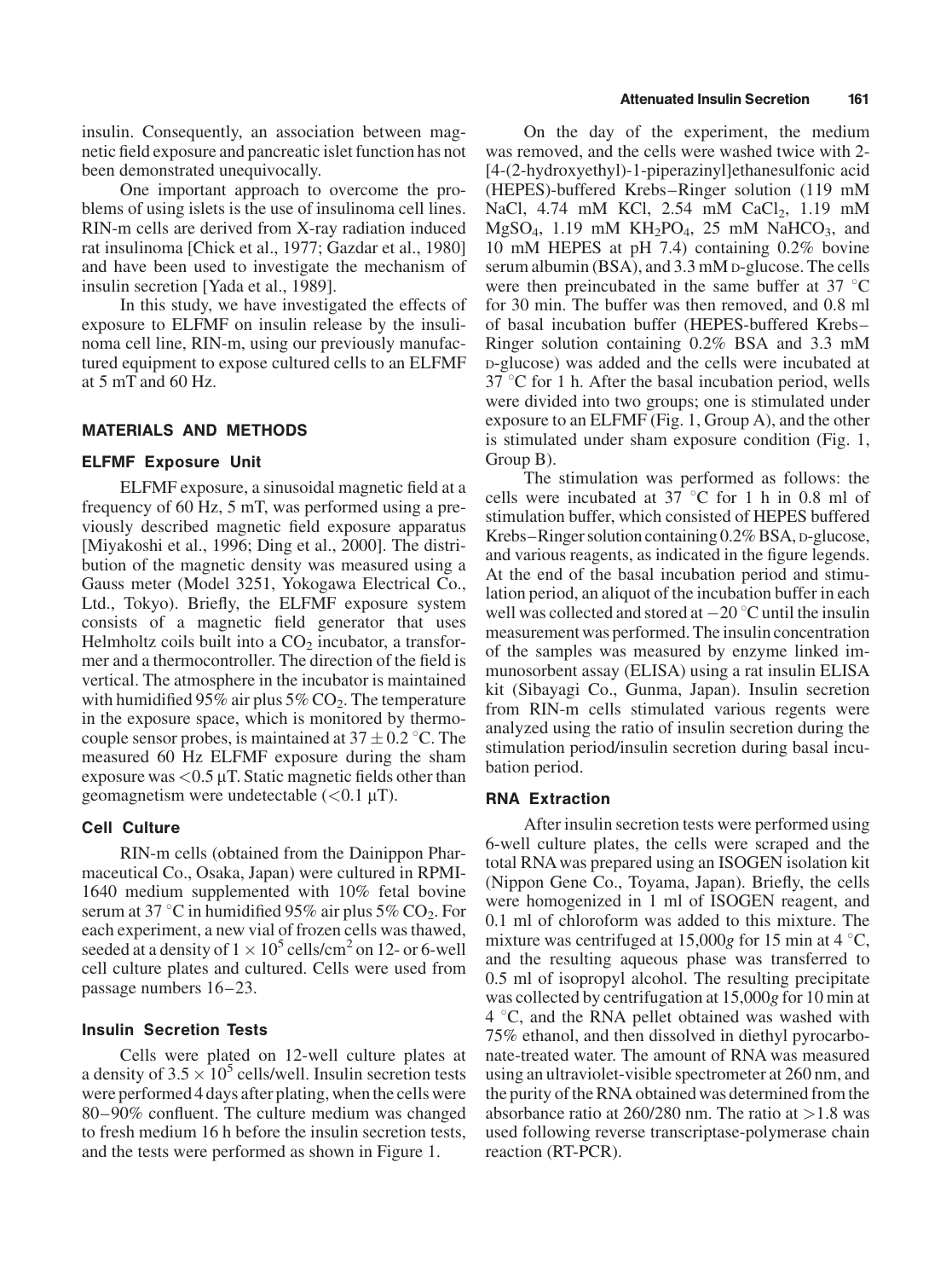

Fig. 1. The outline of insulin secretion tests. Preincubation and basal incubation were performed withoutexposure to an extremely low frequency magnetic field (ELFMF). After wells were divided into two groups, one group is stimulated under exposure to an ELFMF (Group A), and the other group is stimulated under sham exposure (Group B). At the end of the basal incubation period and stimulation period, an aliquot oftheincubation bufferin eachwellwas collected, andtheinsulin concentration of the samples was measured by enzyme linked immunosorbent assay (ELISA).

## RT-PCR

cDNA synthesis was performed using a  $(dT)_{20}$ oligo primer and ThermoScript RT (Invitrogen, Carlsbad, CA), according to the manufacturer's instructions. PCR was performed using Taq polymerase (TaKaRa Co, Shiga, Japan). PCR mixtures contained cDNA,  $1\times$ PCR buffer,  $2.5 \text{ mM } MgCl_2$ ,  $400 \mu M dNTP$ ,  $2.5 \text{ U}/50 \mu l$ of Taq polymerase, and  $1 \mu M$  sense and antisense primers. The primers were as follows, insulin 1: forward 5'-ATGGCCCTGTGGATGCGCTT-3', reverse 5'-TA-GTTGCAGTAGTTCTCCAGCT-3', insulin 2: forward 5'-ACAGTCGGAAACCATCAGCAA-3', reverse 5'-GCTGGTGCAGCACTGATCCACG-3', synaptosomal associated protein of 25 kDa (SNAP-25): forward 5'-GGTTCCTTAACTAAGCACCACTGACTT-3', reverse 5'-TTTCCCGGGCATCGTTTGTTACC-3', synaptotagmin 1: forward 5'-ATGGCTGTGTATGACTTTGA-TCGCT-3', reverse 5'-GAAGACTTTGTCGATGGC-GTCGTT-3', β-actin: forward 5'-ATGGTGGGTATG-GGTCAGAAGG-3', reverse 5'-ACGCACGATTTCC-CTCTCAGTC-3'. The reaction mixture was incubated

in a thermal cycler at 95  $\degree$ C for 45 s, at 59  $\degree$ C for 45 s, and at 72  $\degree$ C for 90 s. B-Actin expression was used to normalize the input template cDNA in a semi-quantitative PCR reaction. Serial half dilutions of cDNAwere amplified to ensure analysis of products in the linear range of amplification.

## Quantification of PCR Products

Each PCR product was analyzed on a 1.8% agarose gel with 0.1 mg/ml ethidium bromide, and the quantification of the PCR products was performed by densitometry of the band intensity using a Kodak Digital Science IS 440 CF System and 1D Image Analysis Software ver. 3.5 (Eastman Kodak Co., Rochester, NY).

## Statistical Analysis

Statistical comparisons were performed by analysis of variance and, when appropriate, using the Student's *t*-test. Experimental results were presented as the mean  $\pm$  SE, and studies were repeated at least three times independently.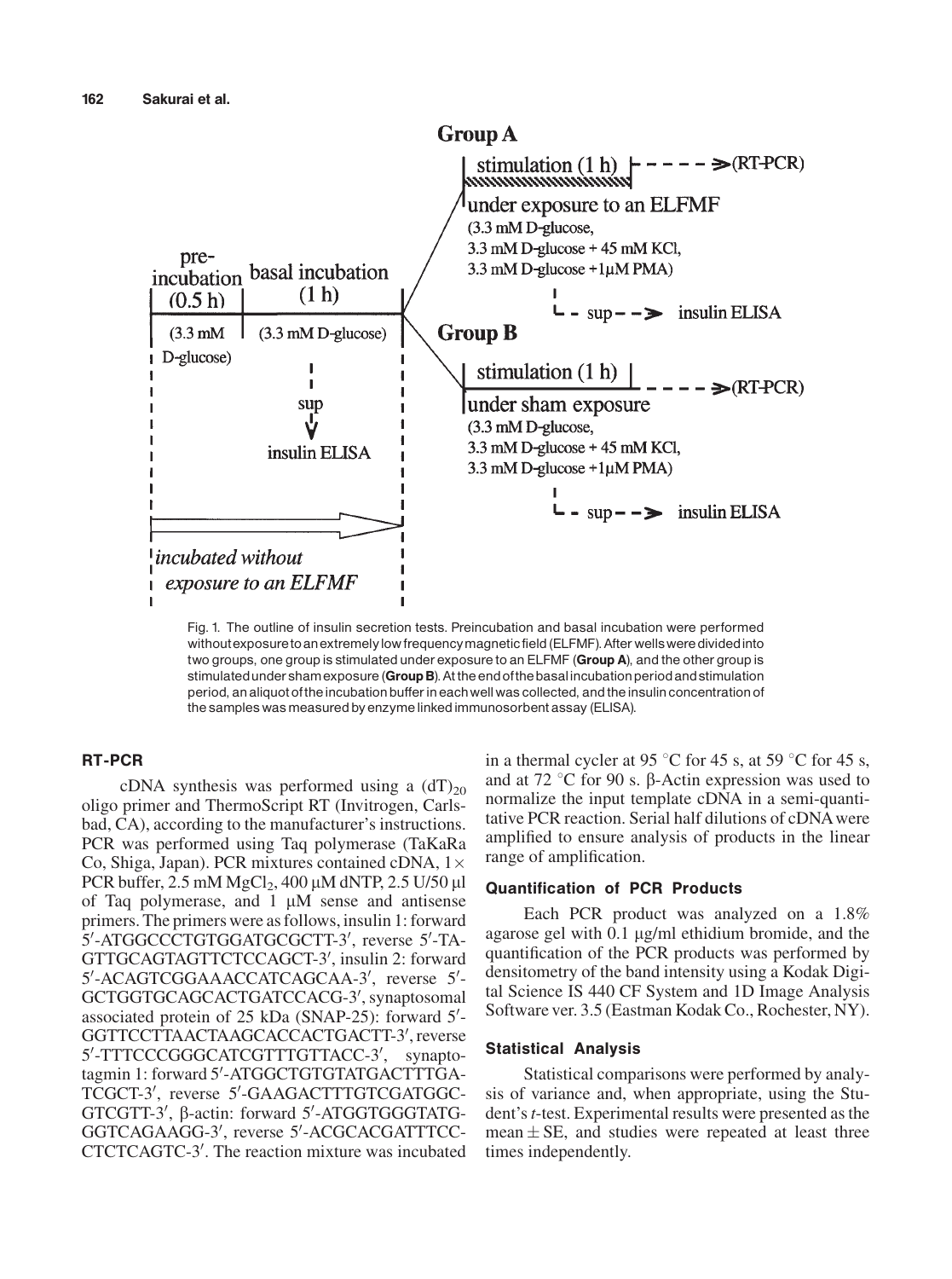#### RESULTS

## Insulin Secretion From RIN-m Cells Under Sham Conditions

Under sham conditions, incubation with stimulation buffer containing a high concentration of potassium (45 mM KCl) caused insulin release to increase approximately 14 fold, compared to the basal incubation conditions. In contrast, both a normal (3.3 mM) and a high (16.7 mM) concentration of D-glucose did not increase insulin release, compared to the basal incubation conditions. Phorbol-12-myristate-13-acetate (PMA) also increased insulin release from RIN-m cells by approximately 15 fold (Table 1). These results are in agreement with previous reports describing RIN-m cells and their subcloned cell line, RINm5F [Praz et al., 1983; Bhathena et al., 1984; Yada et al., 1989].

### Effects of ELFMF on Insulin Secretion

Insulin secretion from RIN-m cells in the stimulation buffer containing a normal concentration of Dglucose did not increase under exposure to an ELFMF, compared to the sham exposed cells. On the other hand, in the presence of 45 mM KCl, exposure to ELFMF significantly attenuated insulin release from RIN-m cells by approximately 30%, compared to sham exposed cells. When PMA was included in the stimulation buffer, insulin release was slightly, but not significantly, enhanced by exposure to ELFMF (Fig. 2). These results suggest that exposure to an ELFMF in the presence of chemical reagents affects insulin secretion, but that exposure to ELFMF alone is insufficient to stimulate insulin secretion. These findings are consistent with our previous reports showing that exposure to an ELFMF in combination with chemical reagents enhanced the effects of exposure to ELFMF on cells [Miyakoshi et al., 1998; Yaguchi et al., 2000].

## Effects of Nifedipine Treatment on Insulin Secretion Induced by Potassium

Insulin release from RIN-m cells was assessed in the presence of 45 mM KCl after treatment with various

TABLE 1. Insulin Secretion From RIN-m Cells in Response to Secretagogues Under Sham Conditions

| Secretagogue                                                       | Fold response, relative<br>to basal incubation <sup>a</sup> |
|--------------------------------------------------------------------|-------------------------------------------------------------|
| 45 mM KC1<br>3.3 mM p-glucose                                      | $14.0 \pm 0.15$<br>$1.0 + 0.12$                             |
| 16.7 mM p-glucose<br>1 μM phorbol-12-myristate-13-acetate<br>(PMA) | $1.1 \pm 0.15$<br>$15.4 + 0.47$                             |

 ${}^{\text{a}}$ Mean  $\pm$  SE (n = 3).



Fig. 2. Relative insulin release from RIN-m cells under exposure to an ELFMF or under sham conditions, measured after 1hincubation with 3.3 mM D-glucose, or 3.3 mM D-glucose plus 45 mM KCl, or 3.3 mM p-glucose plus 1 µM phorbol-12-myristate-13-acetate (PMA). Data represent the mean  $\pm$  SE (3.3 mM p-glucose, n = 3; 45 mM KCl and PMA,  $n = 5$ ). \*\* $P < .01$ .

concentrations of the calcium channel blocker, nifedipine. Under exposure to an ELFMF and under sham conditions, insulin release decreased in a dose-dependent manner. In the presence of low concentrations of nifedipine (5, 50, or 500 nM), insulin secretion was significantly attenuated under exposure to an ELFMF, compared to sham exposed cells. In contrast, there was no difference in insulin release between cells exposed to an ELFMF and those under sham exposure at high concentrations of nifedipine (5 or 50  $\mu$ M). The amount of insulin secretion in the presence of 5 nM nifedipine under sham conditions was approximately equal to that in the absence of nifedipine under exposure to ELFMF (Fig. 3). These results suggest that ELFMF attenuated insulin secretion from RIN-m cells is related to an effect on calcium channels.

## Effects of an ELFMF on mRNA Expression Encoding Insulin 1, Insulin 2, Synaptotagmin 1, and SNAP-25

The effects of an ELFMF on mRNA expression in RIN-m cells were investigated using semi-quantitative RT-PCR. The fragments amplified for insulin 1, insulin 2, SNAP-25, synaptotagmin 1, and  $\beta$ -actin had the expected sizes (331, 333, 493, 456, and 500 base pairs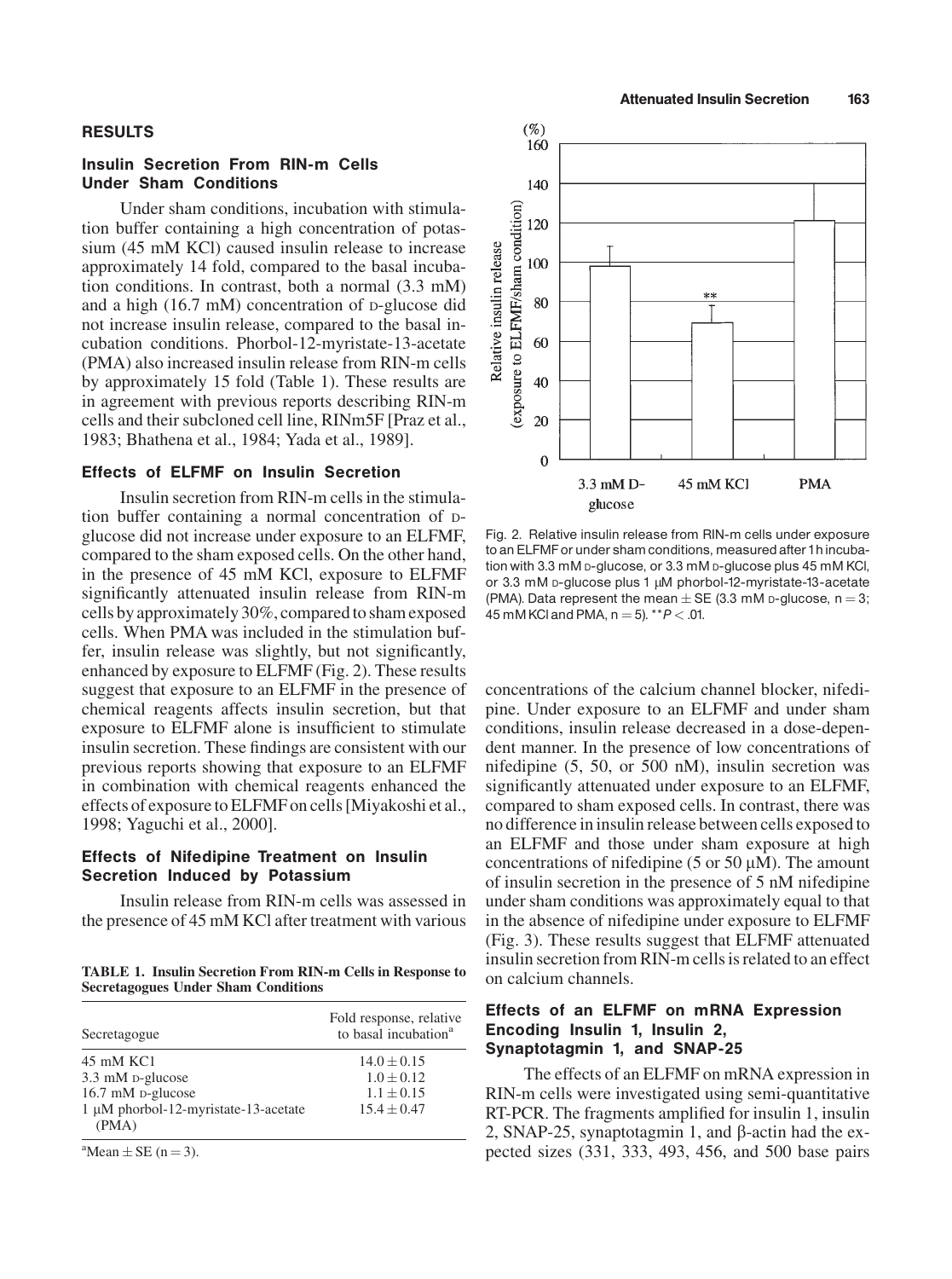

Fig. 3. Nifedipine inhibition of insulin release from RIN-m cells stimulated by 3.3 mM p-glucose and 45 mM KCl under exposure to an ELFMF or under sham conditions.To study the effect of nifedipine, cells were incubated with the indicated concentrations of nifedipine for 30 min, and then incubated for 1 h with stimulation buffer containing 3.3 mM D-glucose and 45 mM KCl. Each point represents the mean  $\pm$  SE (50 µM nifedipine, n = 3; other concentrations,  $n = 4$ ).  $*P < .05$ .

(bp), respectively), and PCR products were undetectable when reverse transcription was performed without reverse transcriptase (ThermoScript RT). Semi-quantitative RT-PCR was performed under conditions where the amplification reaction for the PCR products was within the linear range. For example, the increase in the optical density of the amplified PCR products for b-actin was linear between at least cycles 24 and 29. A reduced intensity of products was observed at each dilution step (Fig. 4A). This result confirmed that the RT-PCR was performed in the exponential portion of the amplification curve.

In the presence of 45 mM KCl, exposure to an ELFMF significantly reduced expression of the mRNA encoding SNAP-25 and synaptotagmin 1 by approximately 36 and 23%, respectively, compared to sham exposed cells. Insulin 2 mRNA expression was slightly, but not significantly, reduced by exposure to ELFMF (approximately 10%), and insulin 1 mRNA expression did not decrease. Insulin 2, SNAP-25, and synaptotagmin 1 mRNA expression increased when RIN-m cells were stimulated by 45 mM KCl, compared to 3.3 mM D-glucose stimulation (Fig. 4B).



Fig. 4. A: Reverse transcription-polymerase chain reaction (RT-PCR) of insulin 1, insulin 2, synaptosomal associated protein of 25 kDa (SNAP-25), and synaptotagmin 1 after an insulin secretion test under exposure to an ELFMF or under sham conditions. Twofold serial dilutions of cDNA were amplified for 25 (insulin 1), 29 (insulin 2 and SNAP-25), 33 (synaptotagmin 1) or 26 ( $\beta$ -actin) cycles. Lanes 1-3 represent serial dilutions of cDNA sample. Lane 1 was the most concentrated sample in each series. B: Semiquantitative RT-PCR analysis of the effects of exposure to an ELFMF on expression of mRNA encoding insulin 1, insulin 2, SNAP-25, and synaptotagmin 1. Insulin secretion tests were performed using stimulation buffer containing 3.3 mM D-glucose or 3.3 mM p-glucose and 45 mM KCl. Data represent the mean  $\pm$  SE (insulin 1 and insulin 2,  $n = 3$ ; SNAP-25,  $n = 5$ ; synaptotagmin 1,  $n = 6$ ). \*\* $P < .01$ , \* $P < .05$ .

## **DISCUSSION**

Recently, human exposure to ELFMFs from various electrical appliances has increased significantly. Thus, the possible health effects of exposure to ELFMF have become a considerable public concern. On the other hand, occurrence of diabetes mellitus has increased progressively in recent years. Insufficient pancreatic islet function is the basis of various forms of diabetes. These two factors motivated us to investigate the effects of exposure to ELFMF on the function of insulin secreting cells. If exposure to ELFMF is deleterious to insulin secreting cells, it is essential that this is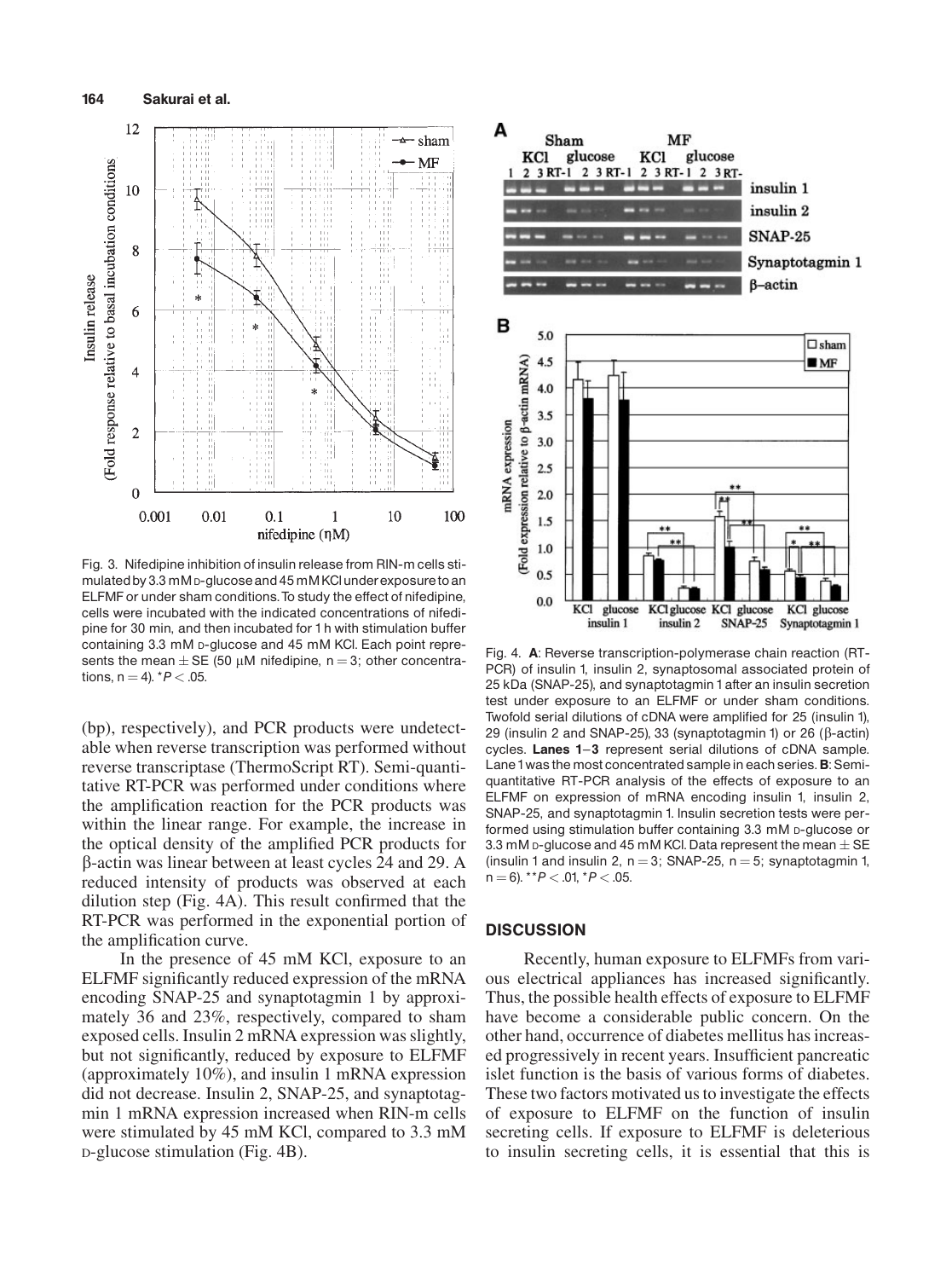demonstrated and communicated as soon as possible. In contrast, if exposure to ELFMF is beneficial to insulin secreting cells, it might be possible to utilize exposure to ELFMF for medical applications. For example, an ELFMF might be used in diabetes mellitus to decrease blood glucose levels, and to increase insulin levels in blood [Laitl-Kobierska et al., 2002]. Because of these issues, the assessment of the effects of exposure to ELFMF on insulin secretion is very important.

Studies evaluating the influence of exposure to ELFMF on pancreatic islet function are scarce, and it is often difficult to compare the studies that have been performed because of the different research methods used. Hence, an association between magnetic field exposure and pancreatic islet function has not been demonstrated unequivocally. Furthermore, the use of islets results in significant methodological difficulties, due to cellular heterogeneity, limited availability, and rapid deterioration of function. In order to circumvent these problems in the current study, we used insulinoma cells instead of islets. To our knowledge, this is the first investigation in which insulinoma cells have been used to examine the effects of exposure to ELFMF on insulin secreting cells. The advantages of using insulinoma cells were the ease of generation of large quantities of functional cells, and the stability of the resulting cell population.

We investigated the insulinoma cell line, RIN-m. It has been reported that PMA, which acts via the PKC pathway, induces insulin secretion [Yada et al., 1989]. On the basis of the insulin secretory response of RIN-m cells to 45 mM KCl and PMA, we thought that RIN-m cells were suitable for a model to evaluate the effects of exposure to ELFMF on the potassium induced insulin secretion pathway and the PKC cascade. A high concentration of D-glucose induces the closure of ATP dependent potassium channels in insulin secreting cells, which in turn induces membrane depolarization, opening of voltage dependent calcium channels, and insulin secretion. It has been reported that treatment with high concentrations of potassium bypasses the ATP dependent potassium channels of insulin secreting cells and also induces insulin secretion [Hohmeier et al., 2000].

In the current study, insulin secretion induced by 45 mM KCl was attenuated by approximately 30% under exposure to an ELFMF, compared to sham exposure. Treatment with nifedipine reduced the difference in insulin secretion between ELFMF exposed and sham exposed cells. Recent investigations have clarified the molecular mechanisms of exocytosis in neurotransmitter release or hormone secretion [Jones and Persaud, 1998; Gerber and Sudhof, 2002]. In the exocytotic release process, secretory granules are docked at the site of exocytosis and fused with the plasma membrane. SNARE proteins play a role in this tethering/ docking process between secretory granules and the plasma membrane. SNAP-25 is a SNARE protein that is expressed in pancreatic islets and is involved in insulin release [Sadoul et al., 1995; Wheeler et al., 1996]. SNAP-25 mRNA expression was significantly increased when chromaffin cells [Garcia-Palomero et al., 2000; Montiel et al., 2003] and rat granulosa cells [Grosse et al., 2000] were stimulated to release neurotransmitters, and these events were closely related to the influx of calcium ions.

Synaptotagmin 1 is a calcium ion sensor protein that is located on the membrane of insulin containing secretory granules [Lang et al., 1997]. It is thought to be play a role in the fusion between secretory granules and the plasma membrane according to the elevation of the cellular calcium concentration [Gerber and Sudhof, 2002].

In this work, the expression of mRNA encoding SNAP-25 and synaptotagmin 1 decreased under exposure to an ELFMF in the presence of 45 mM KCl. From these findings, we conclude that exposure to ELFMF attenuates insulin secretion by reducing the influx of calcium ions through calcium channels. It has been reported that calcium ion content, calcium ion efflux, and insulin secretion during glucose stimulation was reduced when isolated rabbit islets were exposed to low frequency pulsed magnetic fields [Joelly et al., 1983]. It has also been reported that exposure to ELFMF affected neurite growth via voltage gated calcium channels [Morgado-Valle et al., 1998] and affected the differentiation of neuroblastoma cells by antagonizing the shift in cell membrane surface charges and increasing intracellular calcium levels [Tonini et al., 2001]. Our present findings are in agreement with these previous reports.

In the current study, exposure to an ELFMF slightly increased PMA stimulated insulin secretion, but no statistically significant difference was observed at 5 mT and 60 Hz. We have previously reported that exposure to ELFMF at 50 Hz and 400 mT, but not at 5 mT, enhanced the expression of a neuron derived orphan receptor gene induced by treatment with forskolin and PMA [Miyakoshi et al., 1998]. We also reported that the suppression of heat shock protein 70 was observed at a magnetic density of 50 mT, but not at 5 or 0.5 mT [Miyakoshi et al., 2000]. These previous results indicate the dependence of the effects of exposure to ELFMF on the strength of the magnetic field, and they are consistent with the results of the current study.

The results presented here suggest that insulin secretion decreases under exposure to ELFMF. Hence, it might be desirable for diabetic patients who have